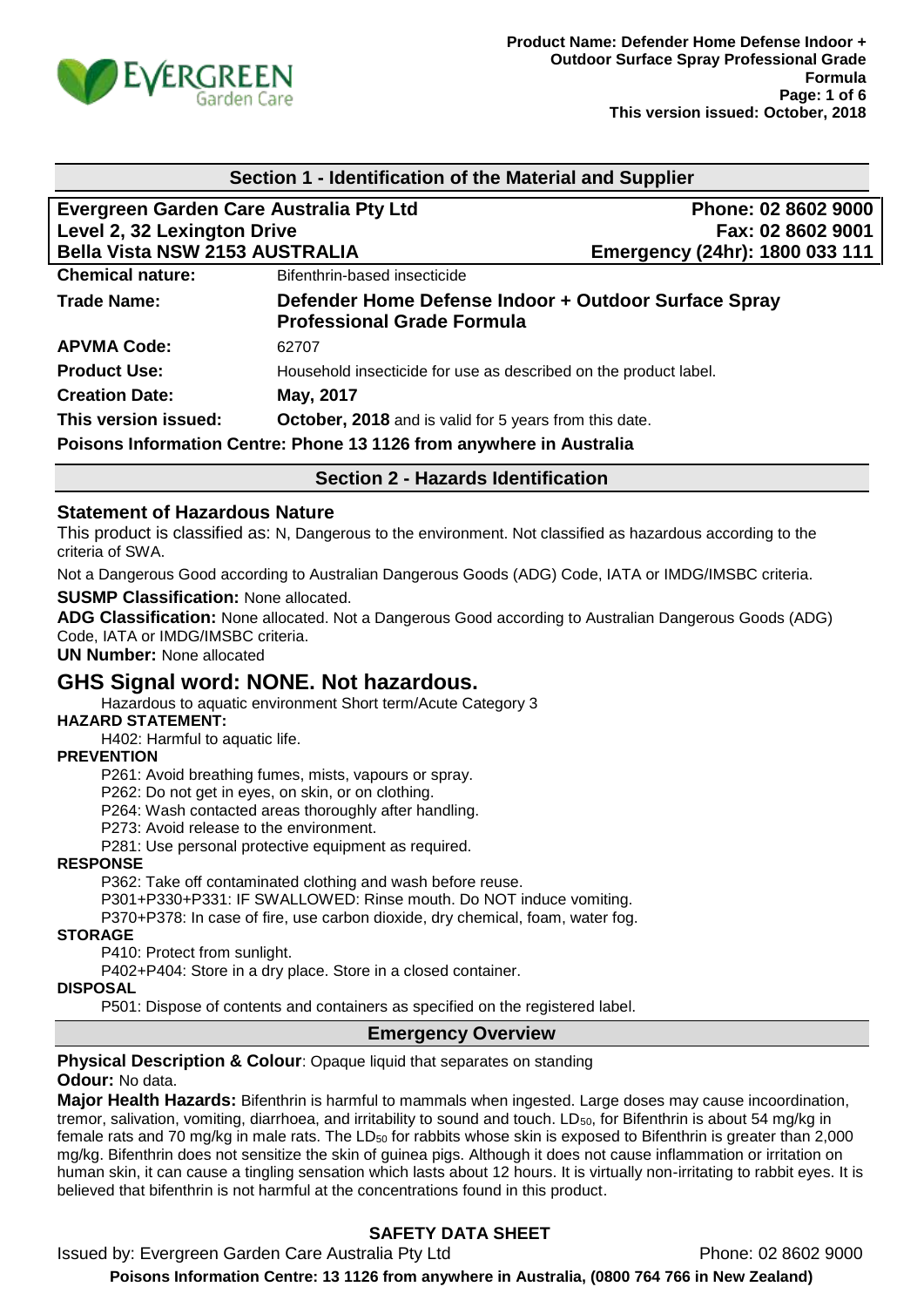

| <b>Section 3 - Composition/Information on Ingredients</b> |               |                   |                                |         |
|-----------------------------------------------------------|---------------|-------------------|--------------------------------|---------|
| <b>Ingredients</b>                                        | <b>CAS No</b> | Conc, g/L         | TWA $(mg/m^3)$ STEL $(mg/m^3)$ |         |
| <b>Bifenthrin</b>                                         | 82657-04-3    | 0.5               | not set                        | not set |
| 1,3,5-tris-(hydroxyethyl)-1,3,5-hexahydrotriazine         | 4719-04-4     | ~10               | not set                        | not set |
| Propylene glycol                                          | $57 - 55 - 6$ | <1                | 10                             | not set |
| Other non hazardous ingredients                           | secret        | to 1 $\mathsf{L}$ | not set                        | not set |

This is a commercial product whose exact ratio of components may vary slightly. Minor quantities of other non hazardous ingredients are also possible.

The SWA TWA exposure value is the average airborne concentration of a particular substance when calculated over a normal 8 hour working day for a 5 day working week. The STEL (Short Term Exposure Limit) is an exposure value that may be equalled (but should not be exceeded) for no longer than 15 minutes and should not be repeated more than 4 times per day. There should be at least 60 minutes between successive exposures at the STEL. The term "peak "is used when the TWA limit, because of the rapid action of the substance, should never be exceeded, even briefly.

### **Section 4 - First Aid Measures**

### **General Information:**

You should call The Poisons Information Centre if you feel that you may have been poisoned, burned or irritated by this product. The number is 13 1126 from anywhere in Australia (0800 764 766 in New Zealand) and is available at all times. Have this SDS with you when you call.

**Inhalation:** No first aid measures normally required. However, if inhalation has occurred, and irritation has developed, remove to fresh air and observe until recovered. If irritation becomes painful or persists more than about 30 minutes, seek medical advice.

**Skin Contact:** Wash gently and thoroughly with water (use non-abrasive soap if necessary) for 5 minutes or until chemical is removed.

**Eye Contact:** No effects expected. If irritation does occur, flush contaminated eye(s) with lukewarm, gently flowing water for 5 minutes or until the product is removed. Obtain medical advice if irritation becomes painful or lasts more than a few minutes. Take special care if exposed person is wearing contact lenses.

**Ingestion:** If product is swallowed or gets in mouth, do NOT induce vomiting; wash mouth with water and give some water to drink. If symptoms develop, or if in doubt contact a Poisons Information Centre or a doctor.

### **Section 5 - Fire Fighting Measures**

**Fire and Explosion Hazards**: The major hazard in fires is usually inhalation of heated and toxic or oxygen deficient (or both), fire gases. There is no risk of an explosion from this product under normal circumstances if it is involved in a fire.

This product is likely to decompose only after heating to dryness, followed by further strong heating.

Fire decomposition products from this product may be toxic if inhaled. Take appropriate protective measures.

**Extinguishing Media:** In case of fire, use carbon dioxide, dry chemical, foam or water fog.

**Fire Fighting:** If a significant quantity of this product is involved in a fire, call the fire brigade.

| Flash point:                     | Will not burn until water component is driven off. |
|----------------------------------|----------------------------------------------------|
| <b>Upper Flammability Limit:</b> | Does not burn.                                     |
| <b>Lower Flammability Limit:</b> | Does not burn.                                     |
| <b>Autoignition temperature:</b> | Does not burn.                                     |
| <b>Flammability Class:</b>       | Does not burn.                                     |
|                                  |                                                    |

### **Section 6 - Accidental Release Measures**

**Accidental release:** Minor spills do not normally need any special cleanup measures. In the event of a major spill, prevent spillage from entering drains or water courses. As a minimum, wear overalls, goggles and gloves. Suitable materials for protective clothing include PVC and butyl rubber. Eye/face protective equipment should comprise, as a minimum, protective glasses and, preferably, goggles. If there is a significant chance that vapours or mists are likely to build up in the cleanup area, we recommend that you use a respirator. Usually, no respirator is necessary when using this product. However, if you have any doubts consult the Australian Standard mentioned below (section 8). Otherwise, not normally necessary.

Stop leak if safe to do so, and contain spill. Absorb onto sand, vermiculite or other suitable absorbent material. If spill is too large or if absorbent material is not available, try to create a dike to stop material spreading or going into drains

# **SAFETY DATA SHEET**

Issued by: Evergreen Garden Care Australia Pty Ltd **Phone: 02 8602 9000** 

**Poisons Information Centre: 13 1126 from anywhere in Australia, (0800 764 766 in New Zealand)**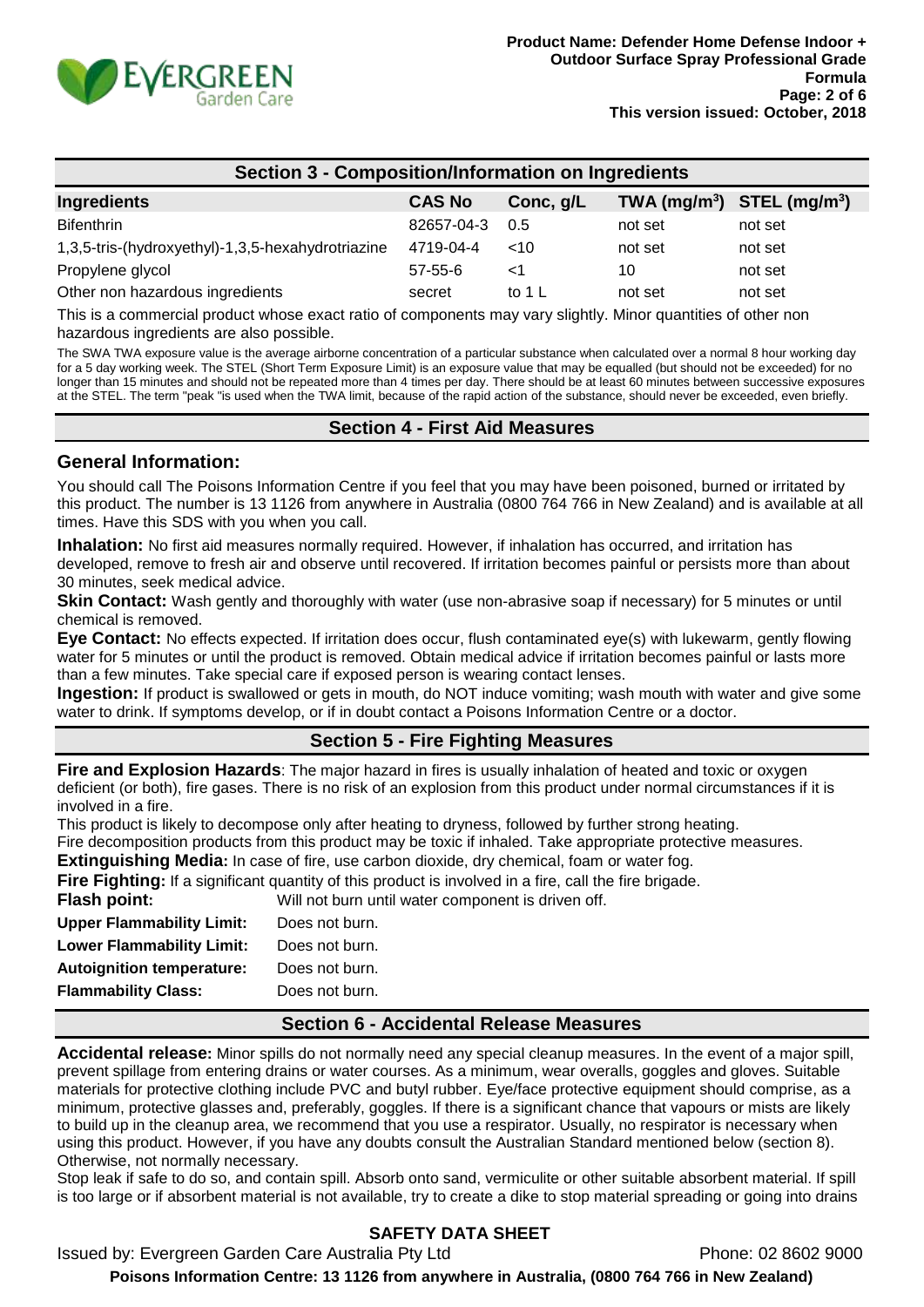

or waterways. Sweep up and shovel or collect recoverable product into labelled containers for recycling or salvage, and dispose of promptly. Recycle containers wherever possible after careful cleaning. Refer to product label for specific instructions. After spills, wash area preventing runoff from entering drains. If a significant quantity of material enters drains, advise emergency services. Full details regarding disposal of used containers, spillage and unused material may be found on the label. If there is any conflict between this SDS and the label, instructions on the label prevail. Ensure legality of disposal by consulting regulations prior to disposal. Thoroughly launder protective clothing before storage or re-use. Advise laundry of nature of contamination when sending contaminated clothing to laundry.

### **Section 7 - Handling and Storage**

**Handling:** Keep exposure to this product to a minimum, and minimise the quantities kept in work areas. Check Section 8 of this SDS for details of personal protective measures, and make sure that those measures are followed. The measures detailed below under "Storage" should be followed during handling in order to minimise risks to persons using the product in the workplace. Also, avoid contact or contamination of product with incompatible materials listed in Section 10.

**Storage**: Protect this product from light. Store in the closed original container in a dry, cool, well-ventilated area out of direct sunlight. Make sure that the product does not come into contact with substances listed under "Incompatibilities" in Section 10. Some liquid preparations settle or separate on standing and may require stirring before use. Check packaging - there may be further storage instructions on the label.

# **Section 8 - Exposure Controls and Personal Protection**

The following Australian Standards will provide general advice regarding safety clothing and equipment: Respiratory equipment: **AS/NZS 1715**, Protective Gloves: **AS 2161**, Occupational Protective Clothing: AS/NZS 4501 set 2008, Industrial Eye Protection: **AS1336** and **AS/NZS 1337**, Occupational Protective Footwear: **AS/NZS2210**.

| <b>SWA Exposure Limits</b> | TWA (mg/m <sup>3</sup> ) | $STEL$ (mg/m <sup>3</sup> ) |
|----------------------------|--------------------------|-----------------------------|
| Propylene glycol           |                          | not set                     |

The ADI for Bifenthrin is set at 0.01mg/kg/day. The corresponding NOEL is set at 1mg/kg/day. ADI means Acceptable Daily Intake; NOEL means No-observable-effect-level. Data from Australian ADI List, March 2016.

No special equipment is usually needed when occasionally handling small quantities. The following instructions are for bulk handling or where regular exposure in an occupational setting occurs without proper containment systems. **Ventilation:** This product should only be used where there is ventilation that is adequate to keep exposure below the TWA levels. If necessary, use a fan.

**Eye Protection:** Eye protection such as protective glasses or goggles is recommended when this product is being used.

**Skin Protection:** You should avoid contact even with mild skin irritants. Therefore you should wear suitable impervious elbow-length gloves and facial protection when handling this product. See below for suitable material types.

**Protective Material Types:** We suggest that protective clothing be made from the following materials: PVC, butyl rubber.

**Respirator:** Usually, no respirator is necessary when using this product. However, if you have any doubts consult the Australian Standard mentioned above. Otherwise, not normally necessary.

#### **Section 9 - Physical and Chemical Properties:**

| <b>Physical Description &amp; colour:</b> | Opaque liquid that separates on standing  |
|-------------------------------------------|-------------------------------------------|
| Odour:                                    | No data.                                  |
| <b>Boiling Point:</b>                     | Approximately 100°C at 100kPa.            |
| <b>Freezing/Melting Point:</b>            | Approximately 0°C.                        |
| <b>Volatiles:</b>                         | Water component.                          |
| <b>Vapour Pressure:</b>                   | 2.37 kPa at 20°C (water vapour pressure). |
| <b>Vapour Density:</b>                    | As for water.                             |
| <b>Specific Gravity:</b>                  | 1.00 at $25^{\circ}$ C                    |
| <b>Water Solubility:</b>                  | Completely soluble in water.              |
| pH:                                       | No data.                                  |
| <b>Volatility:</b>                        | No data.                                  |
| <b>Odour Threshold:</b>                   | No data.                                  |
| <b>Evaporation Rate:</b>                  | As for water.                             |

### **SAFETY DATA SHEET**

Issued by: Evergreen Garden Care Australia Pty Ltd Phone: 02 8602 9000

**Poisons Information Centre: 13 1126 from anywhere in Australia, (0800 764 766 in New Zealand)**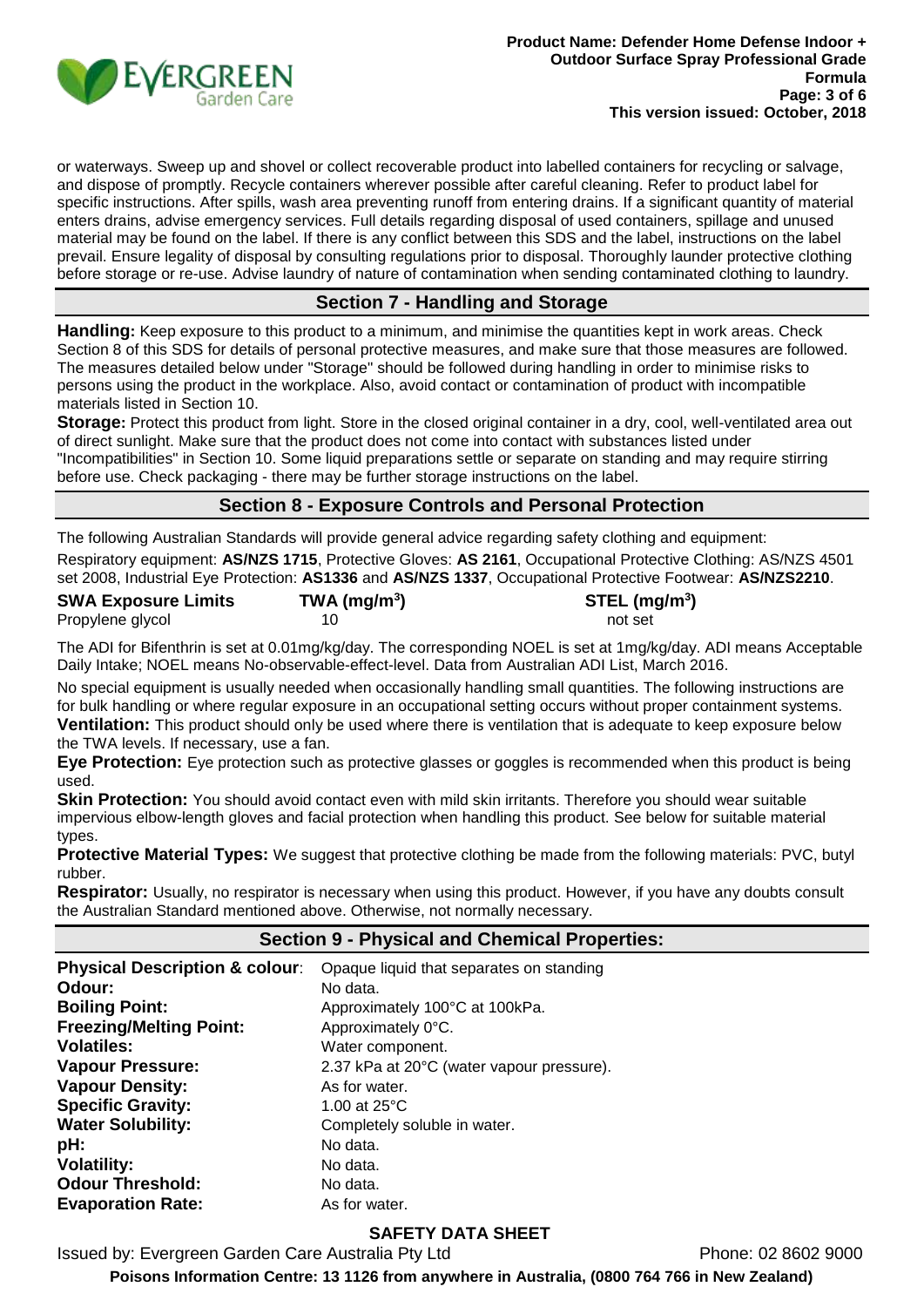

# **Coeff Oil/water Distribution:** No data **Autoignition temp:** Does not burn.

### **Section 10 - Stability and Reactivity**

**Reactivity:** This product is unlikely to react or decompose under normal storage conditions. However, if you have any doubts, contact the supplier for advice on shelf life properties.

**Conditions to Avoid:** Protect this product from light. Store in the closed original container in a dry, cool, wellventilated area out of direct sunlight.

**Incompatibilities:** strong oxidising agents.

**Fire Decomposition:** This product is likely to decompose only after heating to dryness, followed by further strong heating. Combustion forms carbon dioxide, and if incomplete, carbon monoxide and possibly smoke. Water is also formed. May form nitrogen and its compounds, and under some circumstances, oxides of nitrogen. Occasionally hydrogen cyanide gas in reducing atmospheres. Carbon monoxide poisoning produces headache, weakness, nausea, dizziness, confusion, dimness of vision, disturbance of judgment, and unconsciousness followed by coma and death.

**Polymerisation:** Polymerisation reactions are unlikely; they are not expected to occur.

### **Section 11 - Toxicological Information**

**Toxicity:** Bifenthrin is harmful to mammals when ingested. Large doses may cause incoordination, tremor, salivation, vomiting, diarrhoea, and irritability to sound and touch. LD<sub>50</sub>, for Bifenthrin is about 54 mg/kg in female rats and 70 mg/kg in male rats. The LD<sub>50</sub> for rabbits whose skin is exposed to Bifenthrin is greater than 2,000 mg/kg. Bifenthrin does not sensitize the skin of guinea pigs. Although it does not cause inflammation or irritation on human skin, it can cause a tingling sensation which lasts about 12 hours. It is virtually non-irritating to rabbit eyes. Chronic Toxicity: No information Available.

Reproductive Effects: The dose at which no toxic effect of Bifenthrin is observed on the mother (maternal toxicity NOEL) is 1 mg/kg/day for rats and 2.67 mg/kg/day for rabbits. At higher doses, test animals had tremors. The dose at which no toxic effect is observed on development (developmental toxicity NOEL) is 1 mg/kg/day for rats and is greater than 8 mg/kg/day for rabbits.

Teratogenic Effects: Bifenthrin does not demonstrate any teratogenic effects at the highest levels tested (100 ppm, approximately 5.5 mg/kg/day) in a two-generational study in rats.

Mutagenic Effects: Evidence of mutagenic effects from exposure to Bifenthrin is inconclusive. Studies of mouse white blood cells were positive for gene mutation. However, other tests of bifenthrin's mutagenic effects, including the Ames test and studies in live rat bone marrow cells, were negative.

Carcinogenic Effects: There was no evidence of cancer in a 2-year study of rats that ate as much as 10 mg/kg/day of Bifenthrin. However, an 87 week feeding study of mice with doses of 7, 29, 71, and 86 mg/kg showed a significantly higher, dose related trend of increased tumour incidence in the male urinary bladder. The incidence was significantly increased at 86 mg/kg/day. Also, females had higher incidences of lung cancer than the controls at doses of 7 mg/kg and higher. The EPA has classified Bifenthrin as a class C carcinogen, a possible human carcinogen.

Organ Toxicity: Pyrethroids are poisons that affect the electrical impulses in nerves, over-stimulating nerve cells causing tremors and eventually causing paralysis.

Fate in Humans and Animals: Bifenthrin is absorbed through intact skin when applied topically. It undergoes similar modes of breakdown within animal systems as other pyrethroid insecticides. In mammals, Bifenthrin is rapidly broken down and promptly excreted. Rats treated with 4 to 5 mg/kg, excreted 70 % in the urine and 20% in the faeces within 7 days. After 7 days, the remaining Bifenthrin was found accumulated in tissues with high fat content such as the skin and fat in males and females and the ovaries of females. Bifenthrin is less toxic to warm-blooded animals, such as mammals, than to cold-blooded animals.

1,3,5-tris-(hydroxyethyl)-1,3,5-hexahydrotriazine is classed by SWA as a potential sensitiser by skin contact.

# **Classification of Hazardous Ingredients**

| Ingredient                                                                                                          | <b>Risk Phrases</b>                                     |
|---------------------------------------------------------------------------------------------------------------------|---------------------------------------------------------|
| <b>Bifenthrin</b>                                                                                                   | No risk phrases at concentrations found in this product |
| 1,3,5-tris-(hydroxyethyl)-1,3,5-hexahydrotriazine<br>Acute toxicity - category 4<br>Skin sensitisation - category 1 | No risk phrases at concentrations found in this product |

# **SAFETY DATA SHEET**

Issued by: Evergreen Garden Care Australia Pty Ltd Phone: 02 8602 9000 **Poisons Information Centre: 13 1126 from anywhere in Australia, (0800 764 766 in New Zealand)**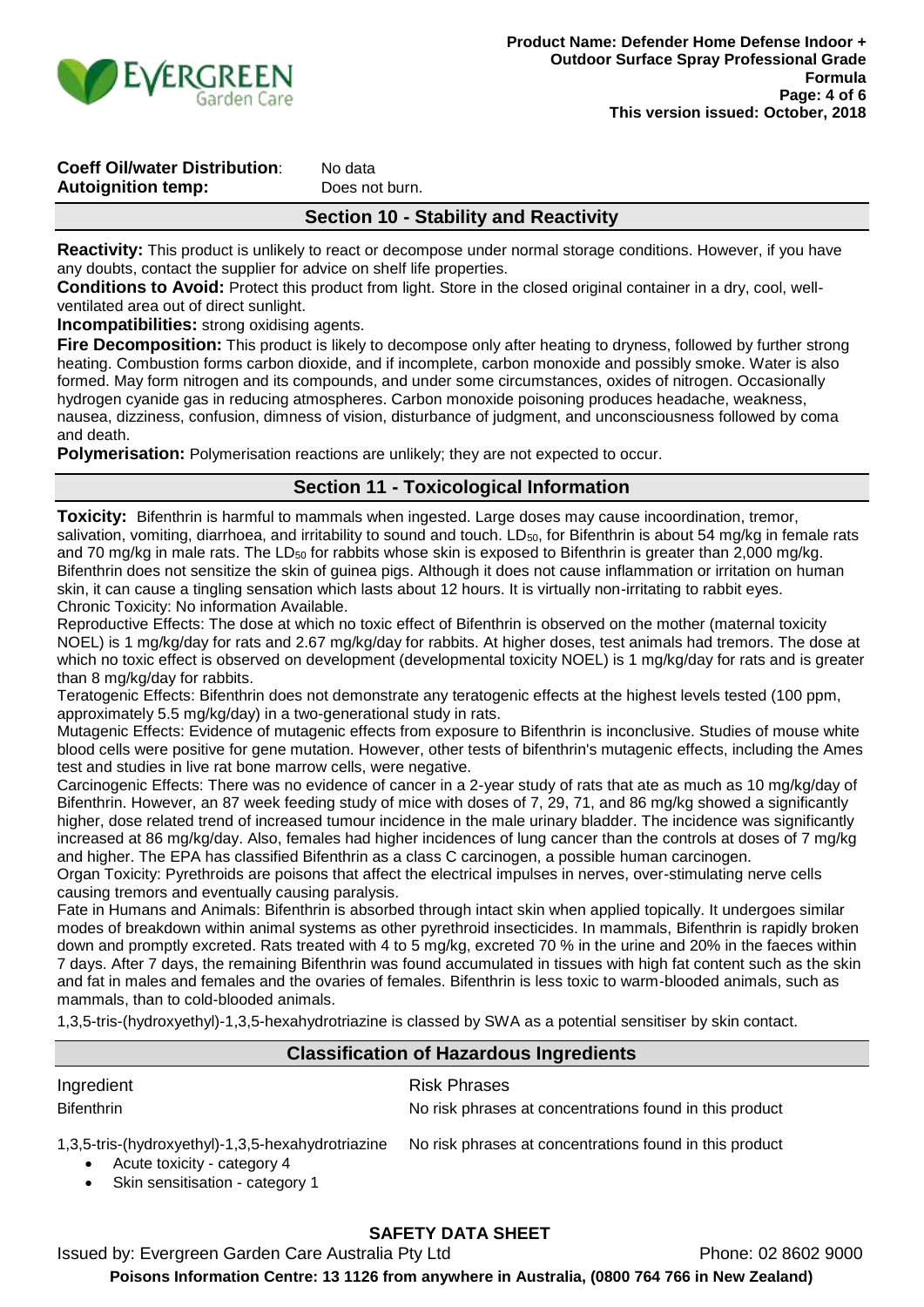

# **Potential Health Effects**

#### **Persons sensitised to sensitisers identified above should avoid contact with this product.**

### **Inhalation:**

**Short Term Exposure:** Available data indicates that this product is not harmful. However product may be mildly irritating, although unlikely to cause anything more than mild transient discomfort.

**Long Term Exposure:** No data for health effects associated with long term inhalation.

### **Skin Contact:**

**Short Term Exposure:** Available data indicates that this product is not harmful. It should present no hazards in normal use. However product may be irritating, but is unlikely to cause anything more than mild transient discomfort. This product contains a dermal sensitiser at a low concentration. Although exposure to this product is unlikely to result in sensitisation, those with an existing sensitisation may experience an allergic reaction.

**Long Term Exposure:** No data for health effects associated with long term skin exposure.

### **Eye Contact:**

**Short Term Exposure:** This product may be irritating to eyes, but is unlikely to cause anything more than mild transient discomfort.

**Long Term Exposure:** No data for health effects associated with long term eye exposure.

### **Ingestion:**

**Short Term Exposure:** Significant oral exposure is considered to be unlikely. This product, while believed to be not harmful, is likely to cause headache and gastric disturbance such as nausea and vomiting if ingested in significant quantities. However, this product may be irritating to mucous membranes but is unlikely to cause anything more than transient discomfort.

**Long Term Exposure:** No data for health effects associated with long term ingestion.

### **Carcinogen Status:**

**SWA:** No significant ingredient is classified as carcinogenic by SWA.

**NTP:** No significant ingredient is classified as carcinogenic by NTP.

**IARC:** No significant ingredient is classified as carcinogenic by IARC.

### **Section 12 - Ecological Information**

This product is harmful to aquatic organisms.

**Effects on Birds:** Bifenthrin is moderately toxic to many species of birds. The dietary concentration (8 day) at which half of the test animals die, the  $LC_{50}$ , is 1,280 ppm for mallard ducks and 4,450 ppm for bobwhite quail. The acute oral  $LD_{50}$  is 1,800 mg/kg for bobwhite quail and 2,150 mg/kg for mallard ducks. There is concern about possible bioaccumulation in birds.

**Effects on Aquatic Organisms:** Bifenthrin is very highly toxic to fish, crustaceans and aquatic animals. The LC<sub>50</sub> after a 96-hour exposure is 0.15 µg/L for rainbow trout, 0.35 µg/L for bluegill, and 1.6 µg/L for Daphnia. Because of its low water solubility and high affinity for soil, Bifenthrin is not likely to be found in aquatic systems.

**Effects on Other Animals (Nontarget species):** Bifenthrin is toxic to bees.

### **ENVIRONMENTAL FATE**

**Breakdown of Chemical in Soil & Groundwater:** Bifenthrin does not move in soils with large amounts of organic matter, clay and silt. It also has a low mobility in sandy soils that are low in organic matter. Bifenthrin is relatively insoluble in water, so there are no concerns about groundwater contamination through leaching. It's half-life in soil, the amount of time it takes to degrade to half of its original concentration, is 7 days to 8 months depending on the soil type and the amount of air in the soil.

**Breakdown of Chemical in Vegetation:** Bifenthrin is not absorbed by plant foliage, nor does it translocate in the plant.

### **Section 13 - Disposal Considerations**

**Disposal:** Special help is available for the disposal of Agricultural Chemicals. The product label will give general advice regarding disposal of small quantities, and how to cleanse containers. However, for help with the collection of unwanted rural chemicals, contact ChemClear 1800 008 182 http://www.chemclear.com.au/ and for help with the disposal of empty drums, contact DrumMuster http://www.drummuster.com.au/ where you will find contact details for your area.

# **SAFETY DATA SHEET**

Issued by: Evergreen Garden Care Australia Pty Ltd **Phone: 02 8602 9000 Poisons Information Centre: 13 1126 from anywhere in Australia, (0800 764 766 in New Zealand)**